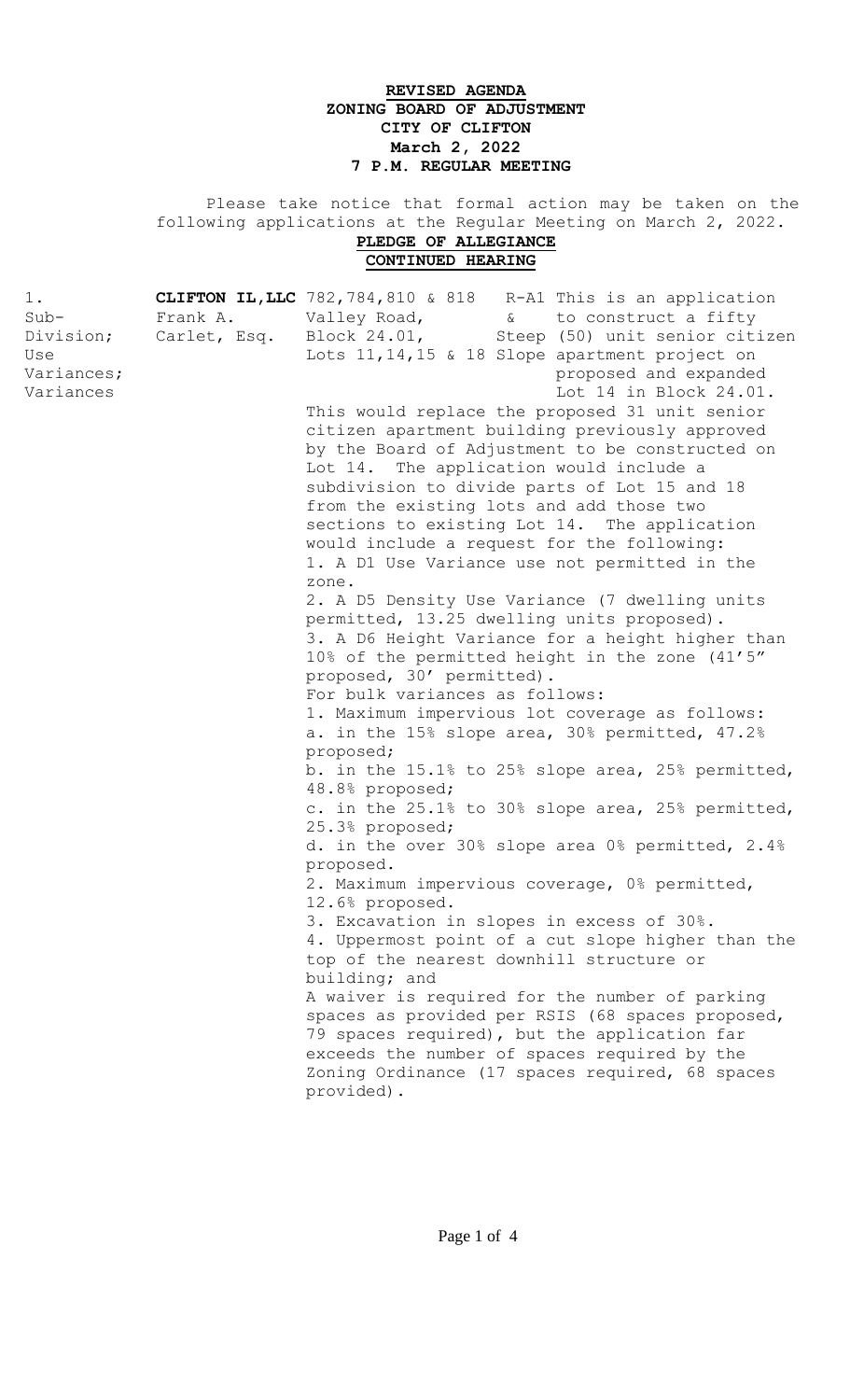| $2$ .<br>Prelim. &<br>Final Major<br>Site Plan | PROPERTY LLC<br>Jason R. Tuvel,<br>Esq.<br>(CONTINUED TO<br>03/16/2022 | <b>BOTANY VILLAGE</b> 254 Dayton Avenue<br>PD1 For preliminary and<br>Block 4.18, Lot 21<br>final major site plan<br>approval, use variance,<br>bulk variance and design<br>waiver/exception relief.<br>The property is located in a PD-1 Zoning<br>District. The Applicant seeks approval to<br>demolish the existing building on the Property<br>and construct a new mixed-use building consisting<br>of six (6) residential dwelling units within<br>three (3) stories above ground floor commercial<br>(restaurant/tavern) space and related site<br>improvements.                                                                                                                                                      |                                                                                                                                                                                                                 |
|------------------------------------------------|------------------------------------------------------------------------|-----------------------------------------------------------------------------------------------------------------------------------------------------------------------------------------------------------------------------------------------------------------------------------------------------------------------------------------------------------------------------------------------------------------------------------------------------------------------------------------------------------------------------------------------------------------------------------------------------------------------------------------------------------------------------------------------------------------------------|-----------------------------------------------------------------------------------------------------------------------------------------------------------------------------------------------------------------|
|                                                |                                                                        | The Applicant seeks use variance<br>non-permitted use, as residential use is not<br>permitted in the PD-1 Zoning District and a<br>height variance pursuant to N.J.S.A. 40:55D-70<br>(30 ft. permitted; 40 ft. proposed). To the<br>extent necessary, Applicant seeks a parking<br>of parking spaces and seeks a conditional use<br>approval or conditional use variance for not<br>providing parking on the same lot as the<br>further seeks bulk variance relief pursuant to<br>N.J.S.A. 40:55D-70(c) with respect to<br>(1) front yard setback less than required (15<br>ft. required; 0.37 ft. proposed); and<br>(2) number of building stories greater than<br>permitted (2 stories permitted; 4 stories<br>proposed). | relief pursuant to N.J.S.A. 40:55D-70(d)(1) for a<br>(d) (6) for building height greater than permitted<br>variance for providing less than required number<br>principal use/principal structure. The Applicant |
|                                                |                                                                        | The Applicant also seeks any additional<br>deviations, exceptions, design waivers,<br>submission waivers, variances, use variances,<br>conditional use variances, interpretations,<br>conditions, modifications of prior imposed<br>conditions, and other approval reflected on the<br>filed plans (as same may be further amended or<br>and as may be determined to be necessary during<br>the review and processing of the Application.                                                                                                                                                                                                                                                                                   | continuations of any pre-existing non-conforming<br>revised from time to time without further notice)                                                                                                           |
| 3.<br>Use<br>Variances;<br>Variances           | Frank A. Carlet,<br>Esq.                                               | <b>EMPIRE REALTY</b> 94-96 Market Street B-C<br>MANAGEMENT CORP. Block 68.03, Lot 43                                                                                                                                                                                                                                                                                                                                                                                                                                                                                                                                                                                                                                        | An approval to demolish<br>the ALLWOOD THEATER and<br>replace it with three<br>additional new retail                                                                                                            |

stores abutting the existing retail stores on Market Street and, in the rear, construct a three story apartment building containing 26 senior citizens housing units restricted to tenants aged 55 and older. Two use variances are required, one to permit more than two principal uses on the same lot and second to permit housing in a B-C zone where no

Page 2 of 4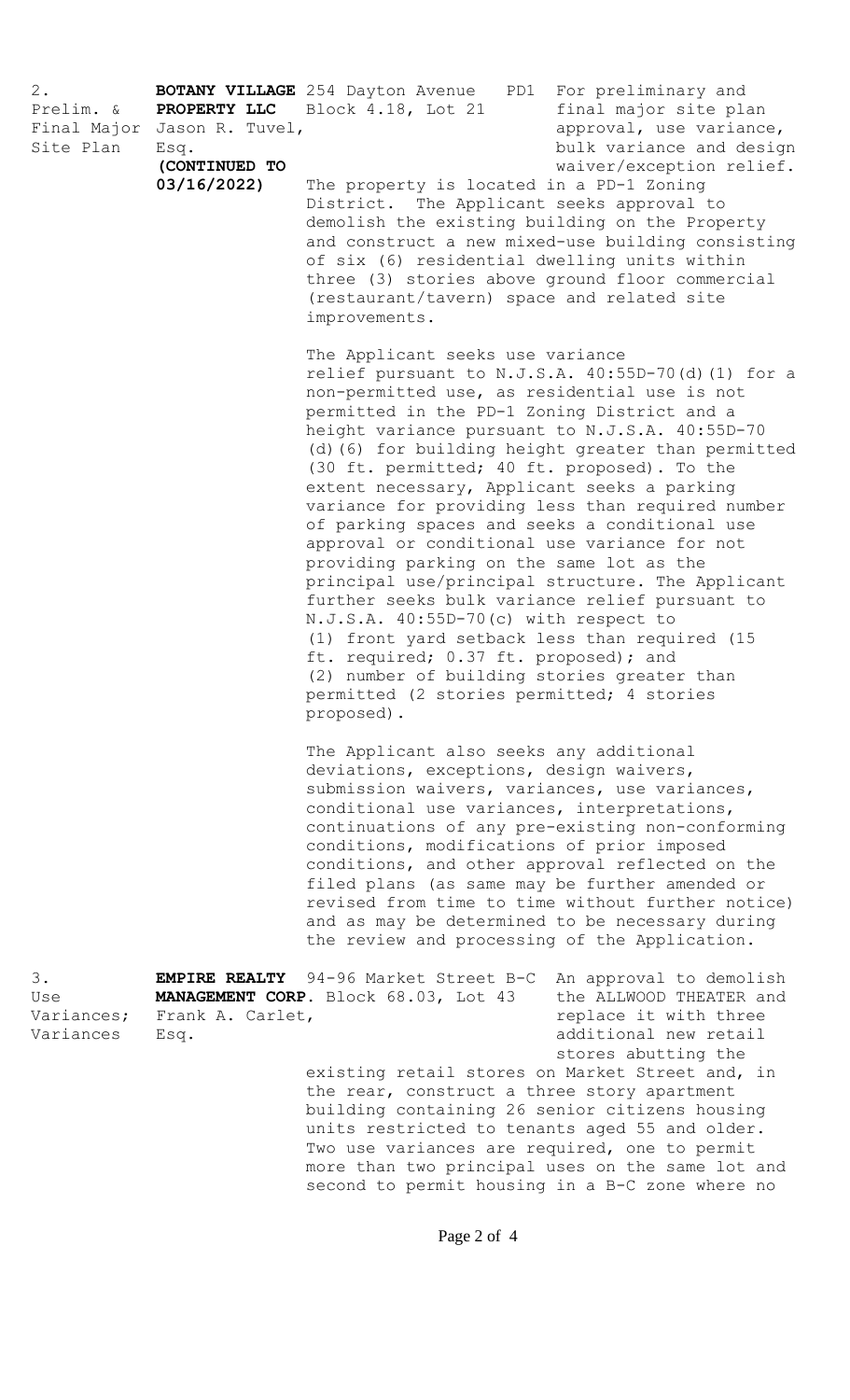|                       |                                               | housing is permitted. Utilizing the bulk<br>variances set forth in the Zoning Ordinance for<br>the areas in which the two uses for which use<br>variances are sought are permitted, as required<br>by law, the following bulk variances are<br>required:<br>- front yard 5' required, 0' provided;<br>- minimum rear yard 10' required, 0' proposed;<br>- side yards, where the property abuts<br>residential use, for the sideyards half of the<br>height of the building is required. On the right<br>side, 0' is proposed and on the left side 4.6' is<br>proposed, which is an increase of 2.6' from the<br>existing left side yard.<br>- It should be noted that the Zoning Ordinance<br>provides that the front of a lot is the narrowest<br>part of the lot facing a street. Therefore, the<br>front of the subject lot is on Lyall Road. |                                                                                                                                                                                                                             |  |  |
|-----------------------|-----------------------------------------------|--------------------------------------------------------------------------------------------------------------------------------------------------------------------------------------------------------------------------------------------------------------------------------------------------------------------------------------------------------------------------------------------------------------------------------------------------------------------------------------------------------------------------------------------------------------------------------------------------------------------------------------------------------------------------------------------------------------------------------------------------------------------------------------------------------------------------------------------------|-----------------------------------------------------------------------------------------------------------------------------------------------------------------------------------------------------------------------------|--|--|
|                       | <b>NEW HEARINGS</b>                           |                                                                                                                                                                                                                                                                                                                                                                                                                                                                                                                                                                                                                                                                                                                                                                                                                                                  |                                                                                                                                                                                                                             |  |  |
| $1$ .<br>Variances    | <b>YEVGENIY</b><br><b>KANTOR</b>              | 18 Ellsworth Street RB1 Applicant proposes to<br>Block 43.23, Lot 8.02<br>Left side yard setback would be proposed at 2'                                                                                                                                                                                                                                                                                                                                                                                                                                                                                                                                                                                                                                                                                                                         | build a 10' wide balcony<br>on the left side of his<br>home.                                                                                                                                                                |  |  |
|                       |                                               | where a minimum of 6' is required and combined<br>side yard proposed at 9' where 16' is required.<br>(PLANS SENT TO COMRS.)                                                                                                                                                                                                                                                                                                                                                                                                                                                                                                                                                                                                                                                                                                                      |                                                                                                                                                                                                                             |  |  |
| $2$ .<br>Variance     | <b>BARBARA</b><br>QUINTANA &<br>IVAN ENRIQUEZ | 19-21 Lambert Avenue RB2 Applicant proposes to<br>Block 22.06, Lot 30                                                                                                                                                                                                                                                                                                                                                                                                                                                                                                                                                                                                                                                                                                                                                                            | extend front porch and<br>relocate the front door,<br>the following variances<br>are needed:                                                                                                                                |  |  |
|                       |                                               | Front yard setback proposed at 8.2' where 25' is<br>required. (PLANS SENT TO COMRS.)                                                                                                                                                                                                                                                                                                                                                                                                                                                                                                                                                                                                                                                                                                                                                             |                                                                                                                                                                                                                             |  |  |
| 3.<br>Variances       | <b>JIM BEIRNE</b>                             | 35 Englewood Road RA3<br>Block 68.11, Lot 18                                                                                                                                                                                                                                                                                                                                                                                                                                                                                                                                                                                                                                                                                                                                                                                                     | Applicant proposes<br>changes to a previous<br>approved application.<br>Second story deck will<br>be removed and the<br>second-floor bedroom<br>addition will now be<br>expanded. The following<br>variances are requested: |  |  |
|                       |                                               | 1) Right side yard is 5.8' and left side yard is<br>5.7' where one side yard is permitted to be 6'.<br>2) Combined side yards are 11.3' where a minimum<br>of 16' is required.<br>3) Rear yard setback proposed at 30'6" where 35'<br>is required.<br>(PLANS SENT TO COMRS.)                                                                                                                                                                                                                                                                                                                                                                                                                                                                                                                                                                     |                                                                                                                                                                                                                             |  |  |
| 4.<br>Use<br>Variance | <b>ERIKA RYBACK</b>                           | 37 Jani Court<br>RA2<br>Block 39.05, Lot 39                                                                                                                                                                                                                                                                                                                                                                                                                                                                                                                                                                                                                                                                                                                                                                                                      | Applicant proposes to<br>put an oven in the<br>basement of her home<br>where a dwelling unit<br>shall only be permitted<br>to have one kitchen.<br>(PLANS SENT TO COMRS.)                                                   |  |  |